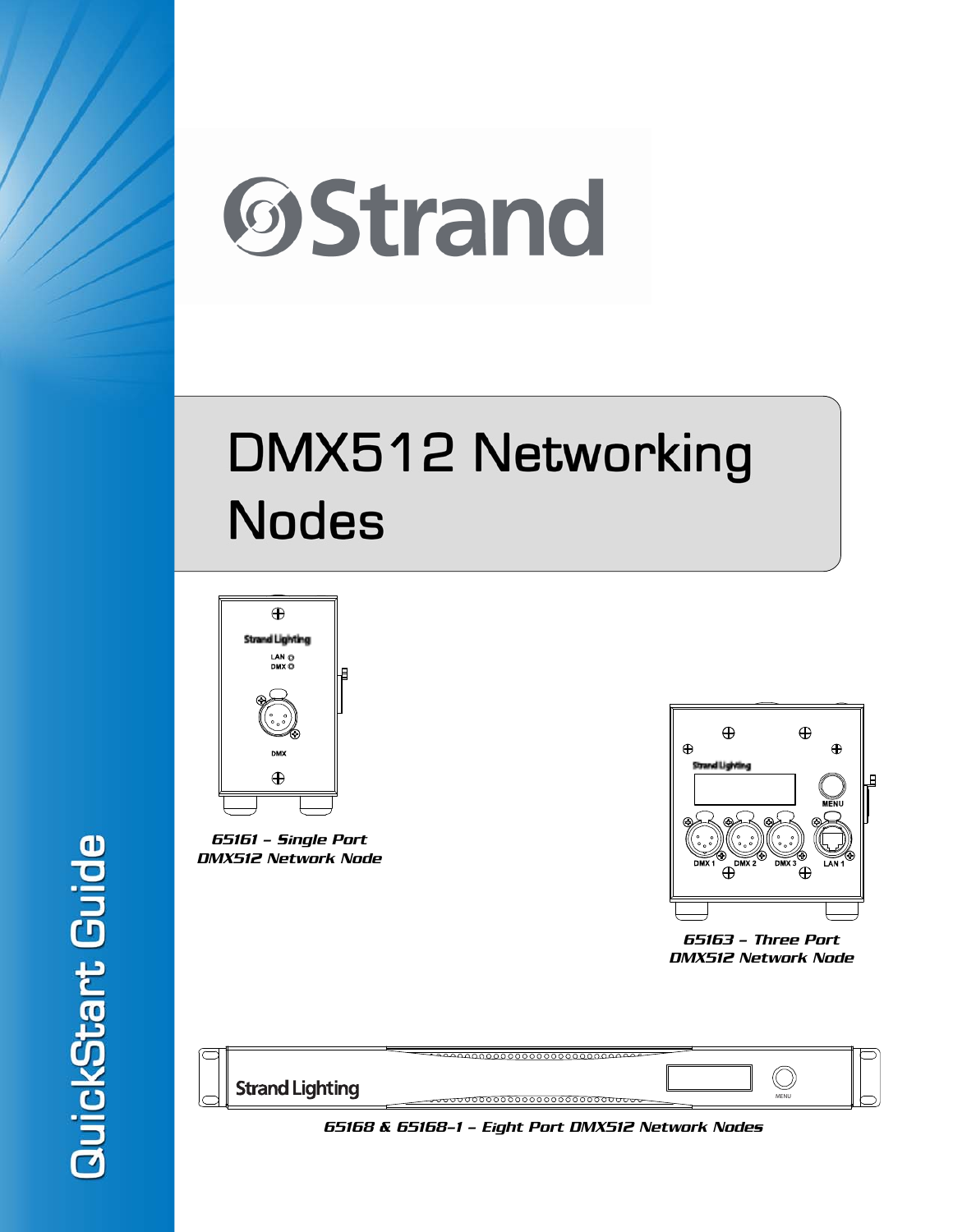## <span id="page-1-0"></span>**Strand Lighting Offices**

**Strand Lighting - Dallas** 10911 Petal

Street Dallas, TX 75238 Tel: 214-647-7880 Fax: 214-647-8031

**Strand Lighting - Asia Limited** Unit C, 14/F, Roxy Industrial Centre No. 41-49 Kwai Cheong Road Kwai Chung, N.T., Hong Kong Tel: +852 2796 9786 Fax: +852 2798 6545

#### **Strand Lighting - Auckland** 19-21 Kawana Street Northcote, Auckland 0627 New Zealand Tel: +64 9 481 0100 Fax: +64 9 481 0101

**Strand Lighting - Europe** Rondweg zuid 85 Winterswijk 7102 JD The Netherlands Tel: +31 (0) 543-542516

**Website**: [www.strandlighting.com](http://www.strandlighting.com)

The material in this manual is for information purposes only and is subject to change without notice. Strand Lighting assumes no responsibility for any errors or omissions which may appear in this manual. For comments and suggestions regarding corrections and/or updates to this manual, please visit the Strand Lighting web site at [www.strandlighting.com](http://www.strandlighting.com) or contact your nearest Strand Lighting office.

El contenido de este manual es solamente para información y está sujeto a cambios sin previo aviso. Strand Lighting no asume responsabilidad por errores o omisiones que puedan aparecer. Cualquier comentario, sugerencia o corrección con respecto a este manual, favor de dirijirlo a la oficina de Strand Lighting más cercana. Der Inhalt dieses Handbuches ist nur für Informationszwecke gedacht, Aenderungen sind vorbehalten. Strand Lighting uebernimmt keine Verantwortung für Fehler oder Irrtuemer, die in diesem Handbuch auftreten. Für Bemerkungen und Verbesserungsvorschlaege oder Vorschlaege in Bezug auf Korrekturen und/oder

Aktualisierungen in diesem Handbuch, moechten wir Sie bitten, Kontakt mit der naechsten Strand Lighting-Niederlassung aufzunehmen.

Le matériel décrit dans ce manuel est pour information seulement et est sujet à changements sans préavis. La compagnie Strand Lighting n'assume aucune responsibilité sur toute erreur ou ommission inscrite dans ce manuel. Pour tous commentaires ou suggestions concernant des corrections et/ou les mises à jour de ce manuel, veuillez s'il vous plait contacter le bureau de Strand Lighting le plus proche.

**Note:** Information contained in this document may not be duplicated in full or in part by any person without prior written approval of Strand Lighting. Its sole purpose is to provide the user with conceptual information on the equipment mentioned. The use of this document for all other purposes is specifically prohibited.

> Document Number: **02.8100.0001** Version as of: **27 June 2016**

DMX512 Networking Node QuickStart Guide

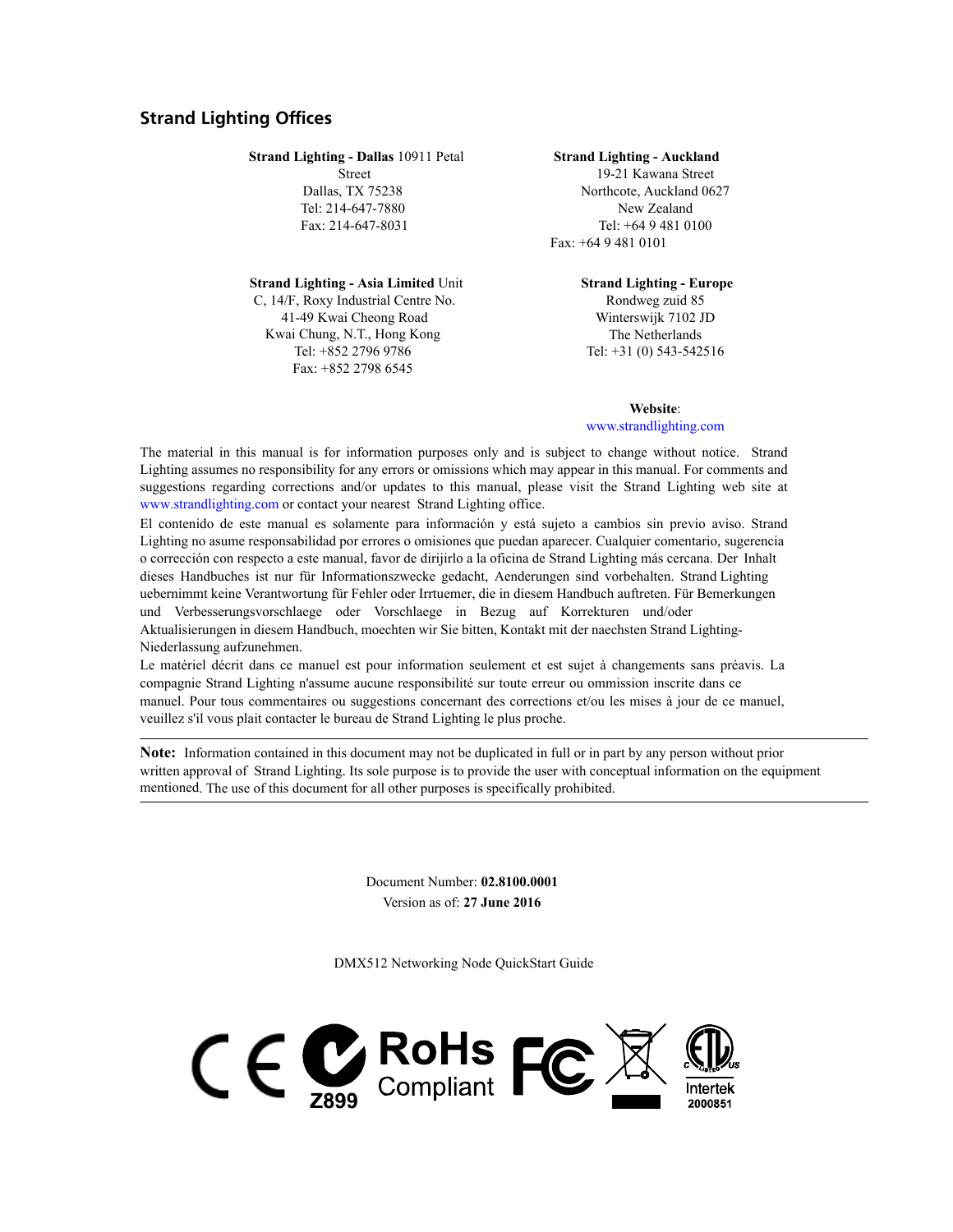/4

# <span id="page-2-0"></span>**IMPORTANT INFORMATION**

## <span id="page-2-1"></span>**Warnings and Notices**

When using electrical equipment, basic safety precautions should always be followed including the following:

a. **READ AND FOLLOW ALL SAFETY INSTRUCTIONS**.



- c. Do not mount near gas or electric heaters.
- d. Equipment should be mounted in locations and at heights where it will not readily be subjected to tampering by unauthorized personnel.
- e. The use of accessory equipment not recommended by the manufacturer may cause an unsafe condition.
- f. Not for residential use. Do not use this equipment for other than its intended use.
- g. Refer service to qualified personnel.

#### **SAVE THESE INSTRUCTIONS**.

**WARNING**: You must have access to a main circuit breaker or other power disconnect device before installing any wiring. Be sure that power is disconnected by removing fuses or turning the main circuit breaker off before installation. Installing the device with power on may expose you to dangerous voltages and damage the device. A qualified electrician must perform this installation.

**WARNING**: Refer to National Electrical Code® and local codes for cable specifications. Failure to use proper cable can result in damage to equipment or danger to personnel.

**WARNING**: This equipment is intended for installation in accordance with the National Electric Code® and local regulations. It is also intended for installation in indoor applications only. Before any electrical work is performed, disconnect power at the circuit breaker or remove the fuse to avoid shock or damage to the control. It is recommended that a qualified electrician perform this installation.

## <span id="page-2-2"></span>**Additional Resources for DMX512**

For more information on installing DMX512 control systems, the following publication is available for purchase from the United States Institute for Theatre Technology (USITT), "Recommended Practice for DMX512: A Guide for Users and Installers, 2nd edition" (ISBN: 9780955703522). USITT Contact Information:

> **USITT 6443 Ridings Road Syracuse, NY 13206-1111 USA 1-800-93USITT www.usitt.org**

## <span id="page-2-3"></span> **Strand Lighting Limited Two-Year Warranty**

Strand Lighting offers a two-year limited warranty of its products against defects in materials or workmanship from the date of delivery. A copy of Strand Lighting two-year limited warranty containing specific terms and conditions can be obtained from the Strand Lighting web site at [www.strandlighting.com](http://www.strandlighting.com) or by contacting your local Strand Lighting office.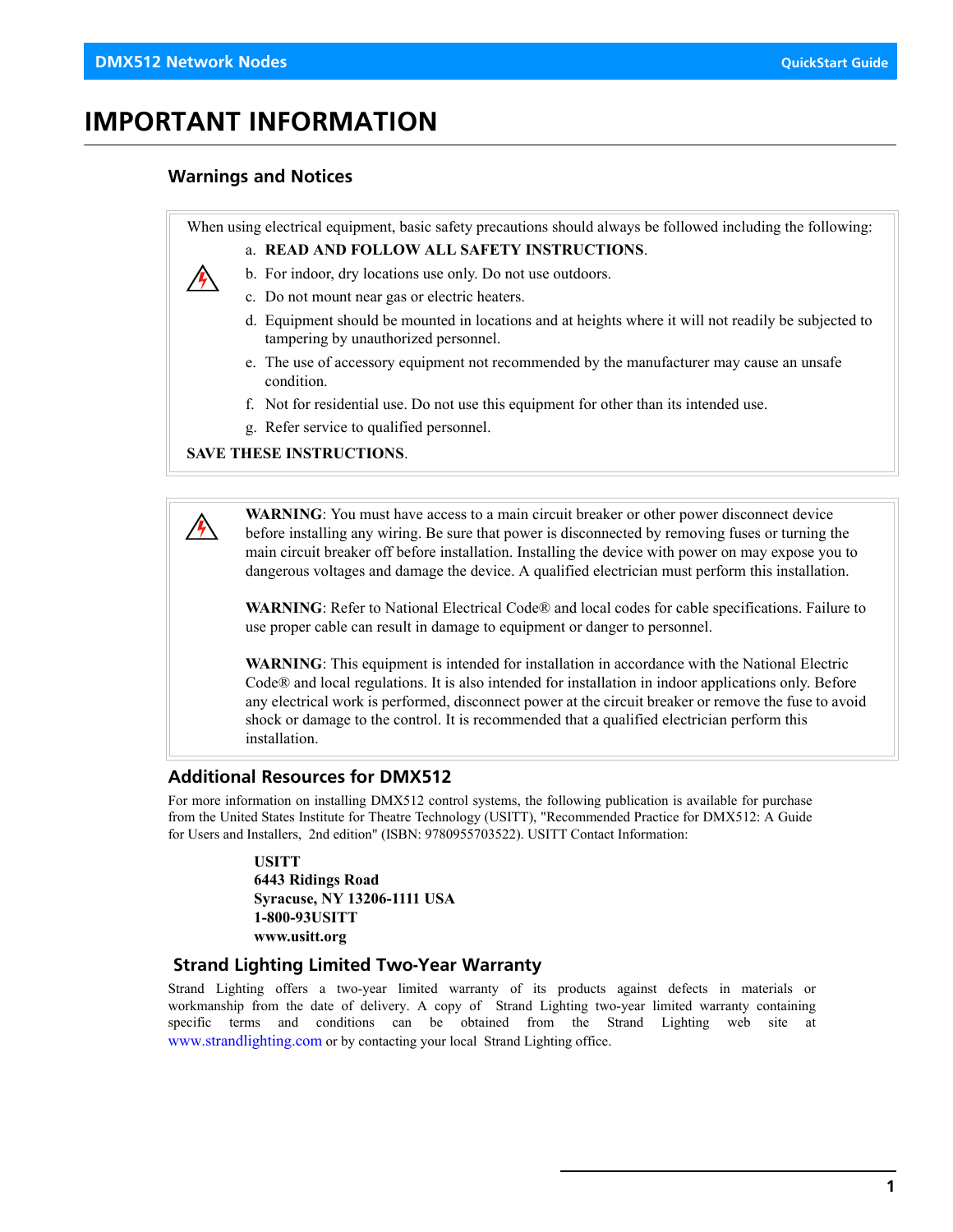# <span id="page-3-0"></span>**TABLE OF CONTENTS**

| <b>IMPORTANT INFORMATION</b>               |  |
|--------------------------------------------|--|
|                                            |  |
|                                            |  |
|                                            |  |
| <b>TABLE OF CONTENTS</b><br><b>PREFACE</b> |  |
|                                            |  |
|                                            |  |
|                                            |  |
| <b>DMX512 NETWORKING NODES - OVERVIEW</b>  |  |
|                                            |  |
|                                            |  |
|                                            |  |
|                                            |  |
| <b>INSTALLATION</b>                        |  |
|                                            |  |
|                                            |  |
|                                            |  |
|                                            |  |
|                                            |  |
|                                            |  |
|                                            |  |
|                                            |  |
| <b>OPERATION</b>                           |  |
|                                            |  |
|                                            |  |
|                                            |  |
| PRODUCT SPECIFICATIONS                     |  |
|                                            |  |
|                                            |  |
|                                            |  |
|                                            |  |
|                                            |  |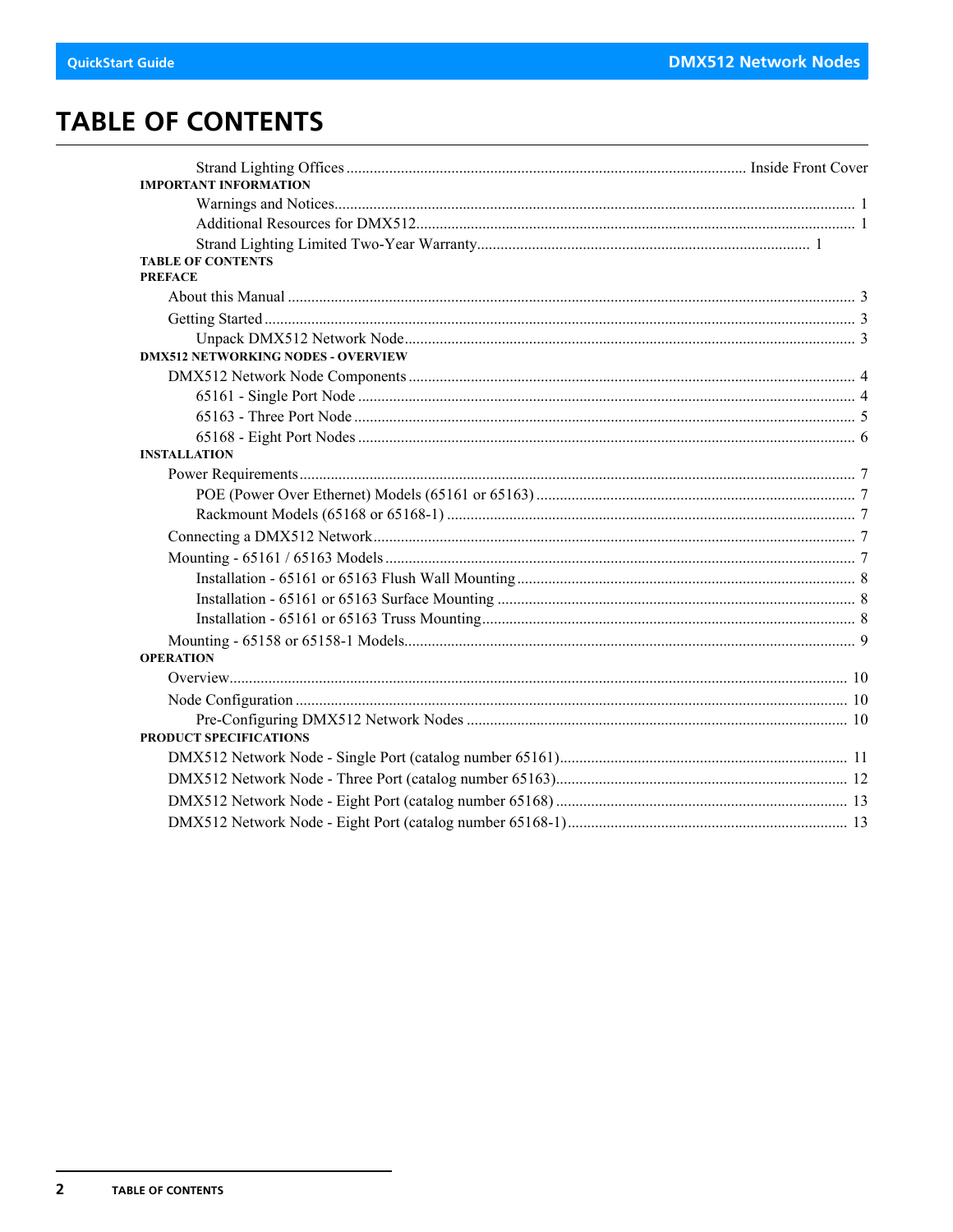# <span id="page-4-0"></span>**PREFACE**

## <span id="page-4-1"></span>**1. About this Manual**

The document is intended for experienced and trained installers and provides installation and operation instructions for the following products:

- DMX512 Network Node, POE, Single-Port, 1-Gang (Catalog Number 65161)
- DMX512 Network Node, POE, Three-Port, 2-Gang (Catalog Number 65163)
- DMX512 Network Node, 8-Port, Phoenix Connectors, 1U Rackmount Enclosure (Catalog Number 65168)
- DMX512 Network Node, 8-Port, 5-Pin XLR Connectors, 1U Rackmount Enclosure (Catalog Number 65168-1)

Please read all instructions before installing or using this product. *Retain this manual for future reference*. Additional product information and descriptions may be downloaded at [www.strandlighting.com.](http://www.strandlighting.com)

## <span id="page-4-2"></span>**2. Getting Started**

## <span id="page-4-3"></span>**Unpack DMX512 Network Node**

Unpack the node from the packaging and check that all components are contained within. If any parts are missing, or damaged, please contact the carrier and your nearest Strand Lighting office.

## **DMX512 Network Node - Single Port (catalog number 65161):**

- DMX512 Networking Node, 1 Port, POE, 1-Gang
- QuickStart Guide *(this document)*
- Single Gang Back Box with RJ45 connector
- Truss hook and mounting bolt (for truss mounting)
- Four rubber, screw-in feet (for tabletop)
- Two hole plugs (if surface or flush mounted)

## **DMX512 Network Node - Three Port (catalog number 65163):**

- DMX512 Networking Node, 3 Port, POE, 2-Gang
- QuickStart Guide *(this document)*
- Double Gang Back Box with RJ45 connector
- Truss hook and mounting bolt (for truss mounting)
- Four rubber, screw-in feet (for tabletop)
- Two hole plugs (if surface or flush mounted)

## **DMX512 Network Node - Eight Port (catalog number 65168):**

- DMX512 Networking Node, 8 Port, Phoenix Connectors, 1U Rackmount Enclosure with Internal Power Supply
- QuickStart Guide *(this document)*
- Input power cable (IEC type 1 each US, UK, and EU)

#### **DMX512 Network Node - Eight Port (catalog number 65168-1):**

- DMX512 Networking Node, 8 Port, 5-Pin XLR Connectors, 1U Rackmount Enclosure with Internal Power Supply
- QuickStart Guide *(this document)*
- Input power cable ((IEC type 1 each US, UK, and EU)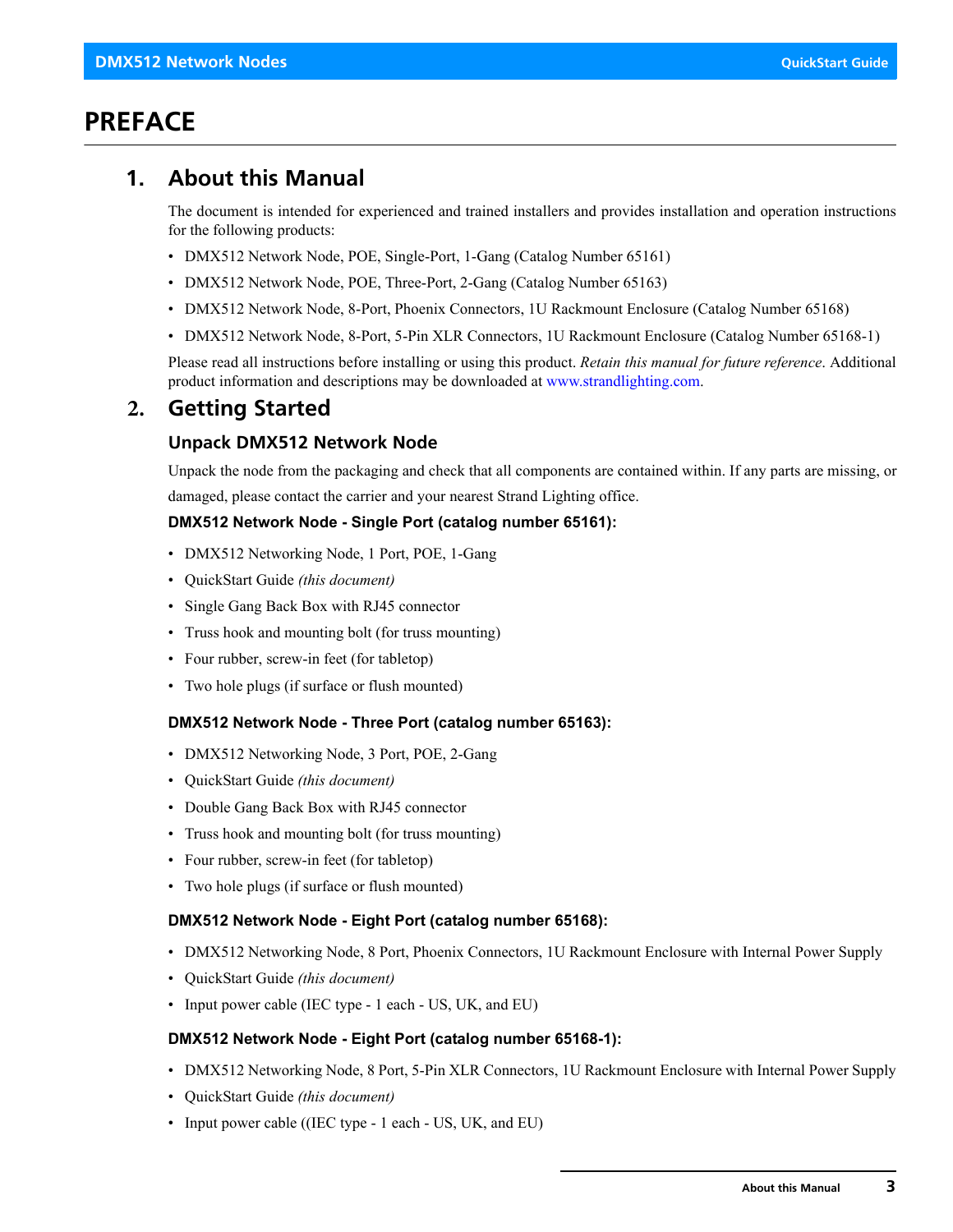# <span id="page-5-0"></span>**DMX512 NETWORKING NODES - OVERVIEW**

## <span id="page-5-1"></span>**1. DMX512 Network Node Components**

## <span id="page-5-2"></span>**65161 - Single Port Node**



NOTE: Unit can be flush mounted, surface mounted, or hung in truss.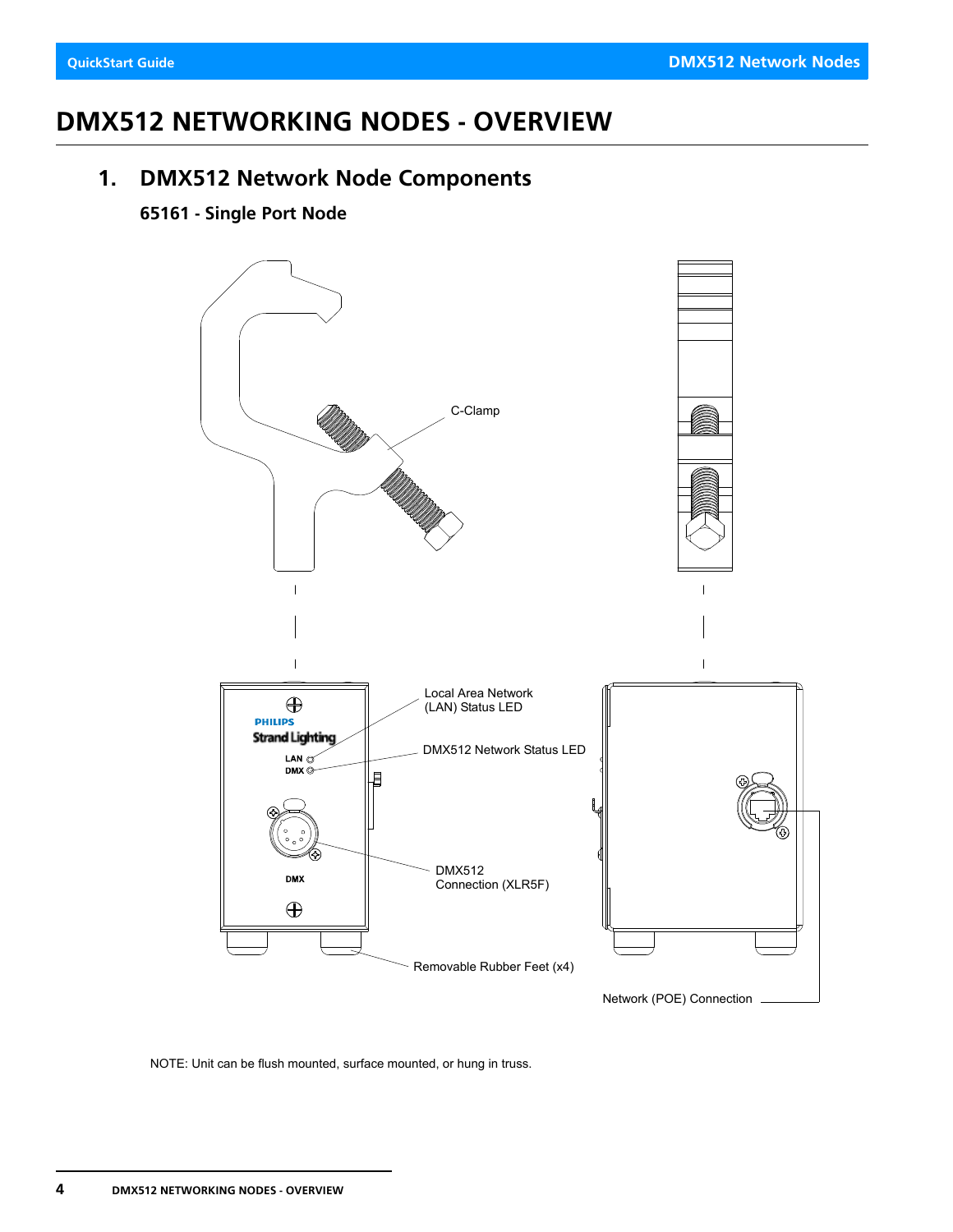## <span id="page-6-0"></span>**65163 - Three Port Node**



NOTE: Unit can be flush mounted, surface mounted, or hung in truss.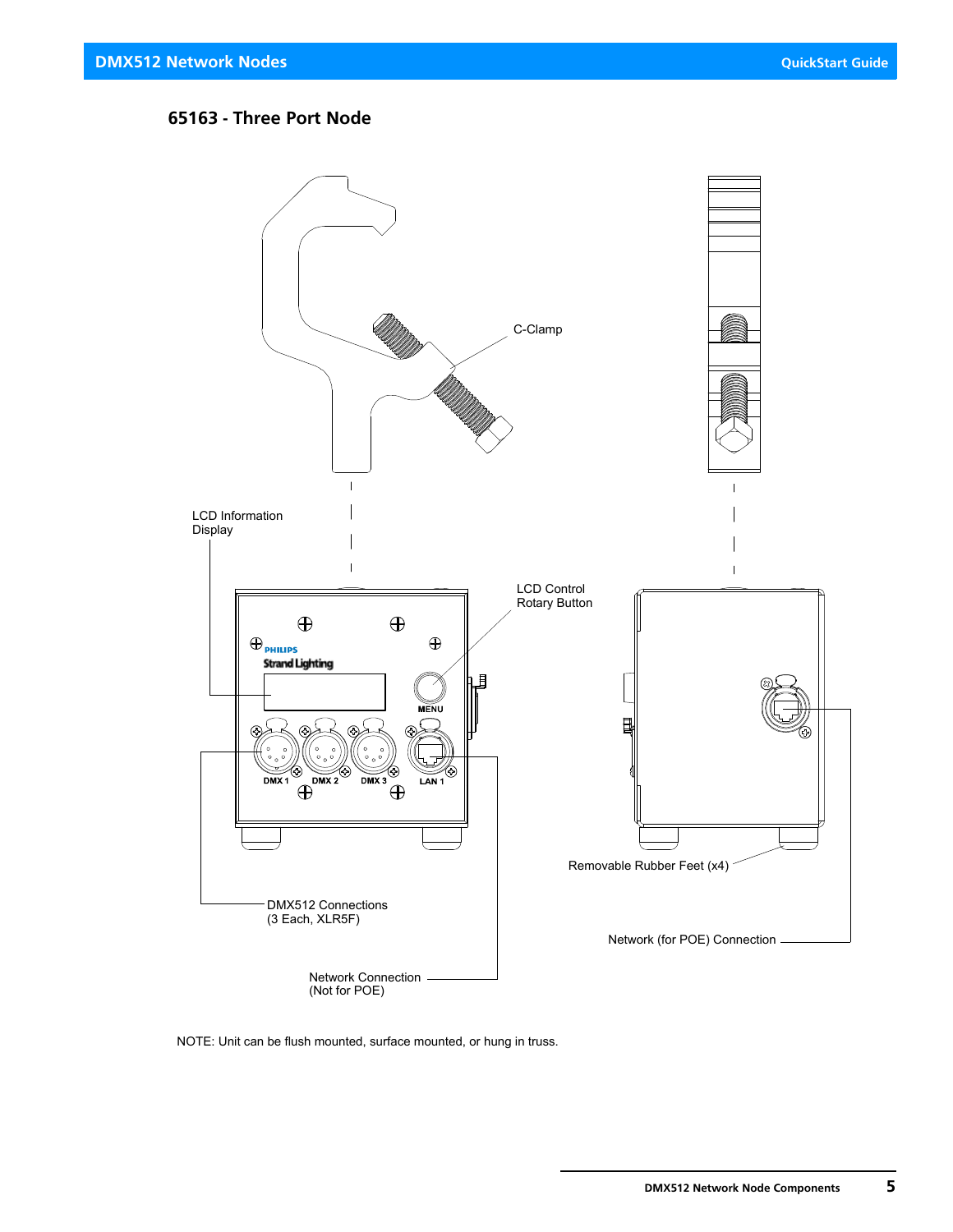## <span id="page-7-0"></span>**65168 - Eight Port Nodes**

*Front of Unit (All 8-Port Models)*



*Rear of Unit (5-Pin Phoenix Connector Models)*



#### *Rear of Unit (5-Pin XLR5F Connector Models)*

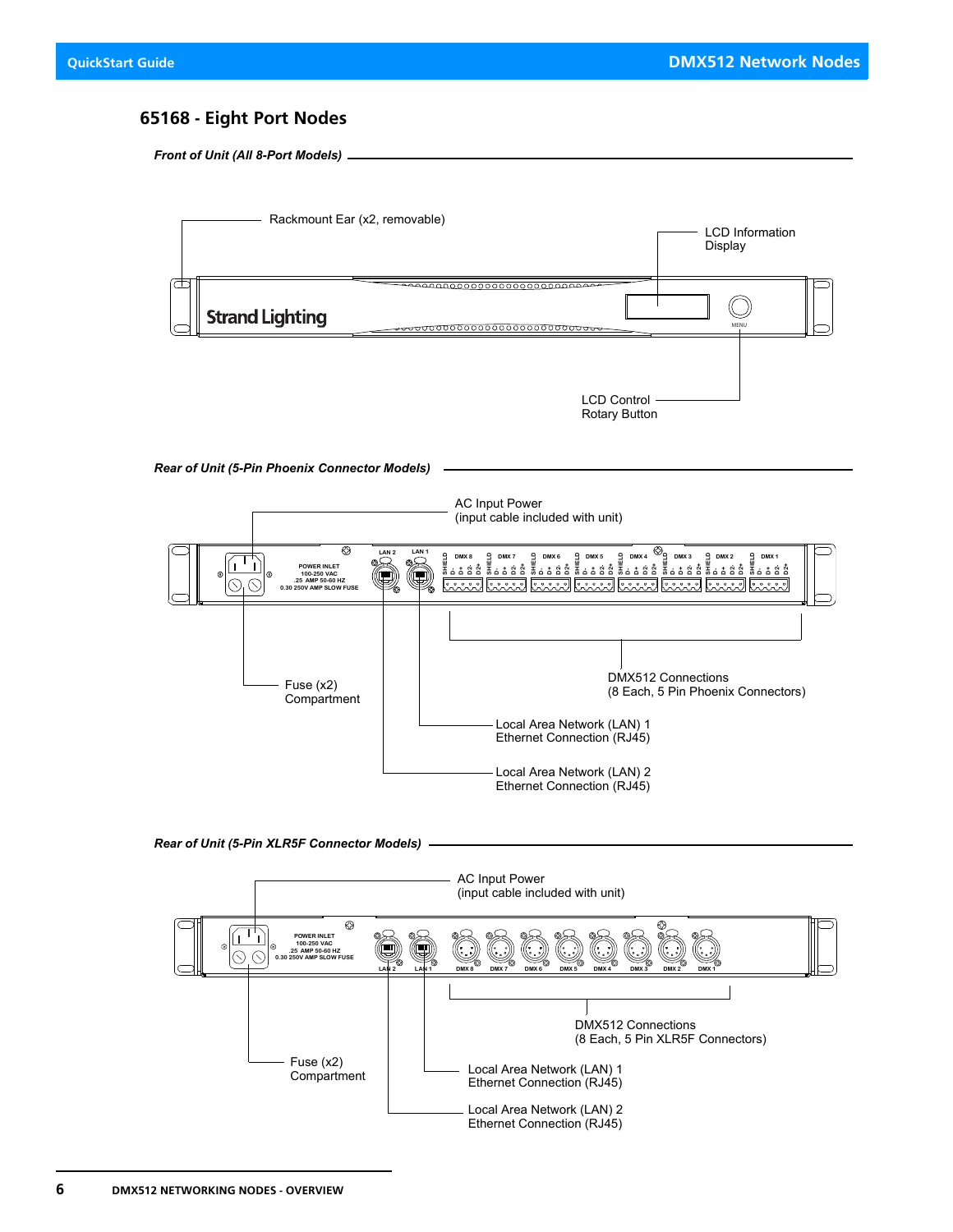# <span id="page-8-0"></span>**INSTALLATION**

## <span id="page-8-1"></span>**1. Power Requirements**

## <span id="page-8-2"></span>**POE (Power Over Ethernet) Models (65161 or 65163)**

All portable DMX512 Network Nodes are powered from a POE (Power Over Ethernet) compatible Ethernet Switch or midspan/endspan POE injector using IEEE P802.3af-2003 power. The POE should be +48vdc. The unit shall draw 45mA with LCD backlight at full (65163 models only).

## <span id="page-8-3"></span>**Rackmount Models (65168 or 65168-1)**

Rackmount DMX512 Network Nodes are powered from standard AC wall sockets through the provided AC input cable. The unit is auto-ranging from 100 - 240 VAC and the nominal current draw is 0.25 Amps with the LCD display backlight at full.

**Note:** For all rackmount models, the socket-outlet shall be installed near the equipment and shall be easily accessible. *WARNING: Double Pole/Neutral Fusing / AVERTISSEMENT: Double Pole / Fusing Neutre.*

## <span id="page-8-4"></span>**2. Connecting a DMX512 Network**

Basic DMX512 installation consists of connecting a DMX512 Network Node to a DMX512 controller in "daisychain" fashion. A cable runs from the DMX512 controller to a DMX512 Network Node and to other DMX512 devices in the system. Note, the DMX512 Network Node does not have to be first device in the DMX512 signal chain.



For more information on DMX512 networking and systems, refer to ["Additional Resources for DMX512" on page 1.](#page-2-2)

## <span id="page-8-5"></span>**3. Mounting - 65161 / 65163 Models**

The 65161 DMX512 Network Node includes the faceplate, electronics, and a single-gang back box. This unit is suitable for flush or surface wall mounting, sitting on a flat surface or hung in a truss (truss hook and mounting bolt are included).

The 65163 DMX512 Network Node includes the faceplate, electronics, and a two-gang back box. This unit is suitable for flush or surface wall mounting, sitting on a flat surface or hung in a truss (truss hook and mounting bolt are included).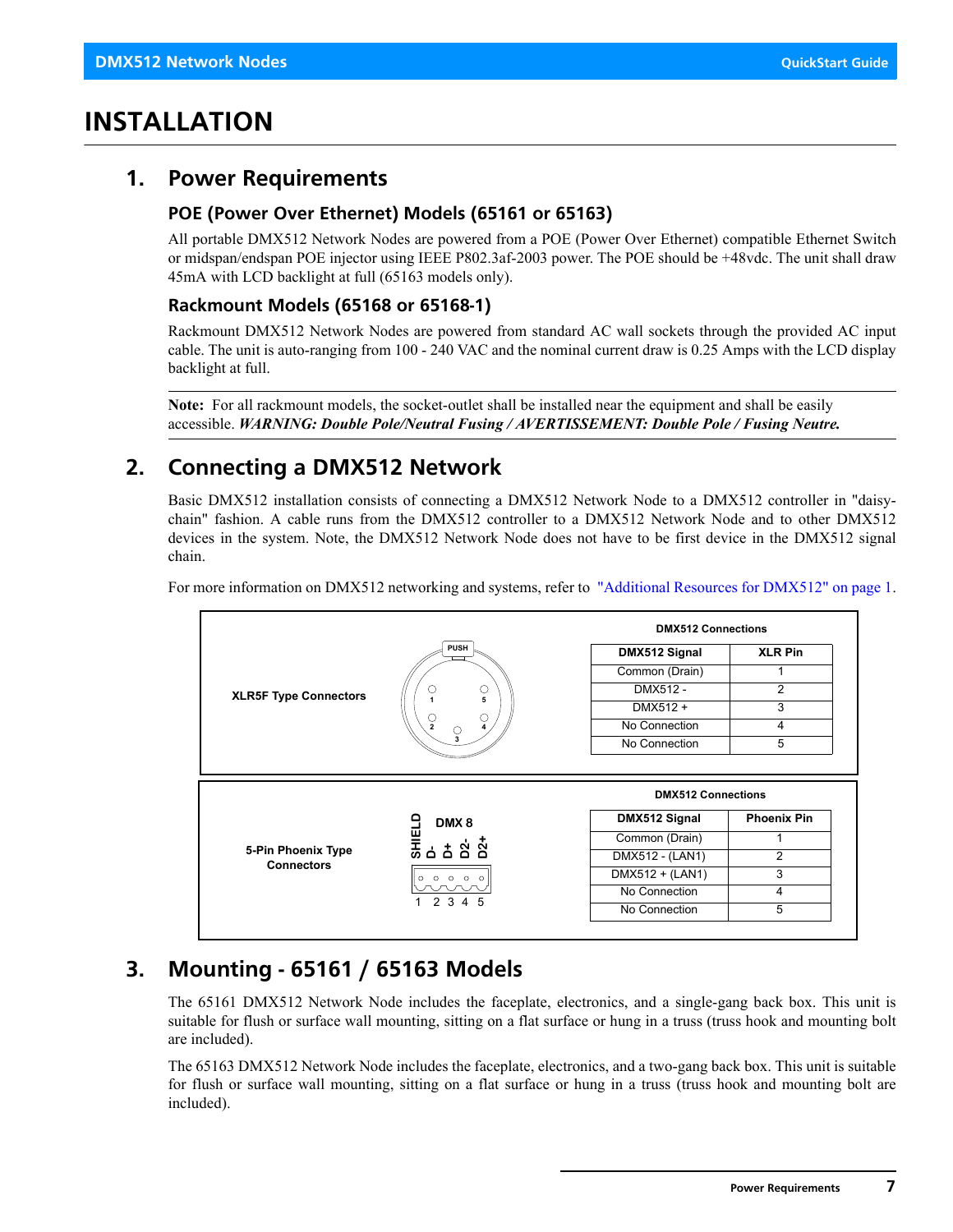**Note:** Installation should be done in full compliance of local and national codes.

### <span id="page-9-0"></span>**Installation - 65161 or 65163 Flush Wall Mounting**

#### **To flush mount a 65151 or 65163 DMX512 Network Node:**

Step 1. Determine a suitable location for unit to be installed.

Step 2. Prepare the wall by cutting an appropriate sized hole for the unit's back box.

**CAUTION:** Before continuing, note that faceplate electronics is connected to a short internal Ethernet cable. Do not damage cable in next step.

- Step 3. If installed, remove faceplate with electronics from back box. Disconnect internal Ethernet cable from rear of faceplate electronics. Set aside so faceplate and its electronics are safe from damage.
- Step 4. Insert two supplied hole plugs into top of unit.
- Step 5. Insert the back box in the wall and secure back box to structure using suitable hardware (by others).
- Step 6. Connect network Ethernet cable to RJ45 connector on side of back box.
- Step 7. Reconnect internal Ethernet cable to faceplate electronics.
- Step 8. Reinstall faceplate.

#### <span id="page-9-1"></span>**Installation - 65161 or 65163 Surface Mounting**

#### **To surface mount a 65151 or 65163 DMX512 Network Node:**

Step 1. Determine a suitable location for unit to be installed.



**CAUTION:** Before continuing, note that faceplate electronics is connected to a short internal Ethernet cable. Do not damage cable in next step.

- Step 2. If installed, remove faceplate with electronics from back box. Disconnect internal Ethernet cable from rear of faceplate electronics. Set aside so faceplate and its electronics are safe from damage.
- Step 3. Ensure that the back box is level by placing a spirit level on top of the box and mark the four mounting holes.
- Step 4. Drill four (4) holes in the wall and secure the back box to the wall using screws and suitable hardware (by others).
- Step 5. Reconnect internal Ethernet cable to faceplate electronics.
- Step 6. Insert two supplied hole plugs into top of unit.
- Step 7. Reinstall faceplate.

Step 8. The unit is ready for connection to network.

#### <span id="page-9-2"></span>**Installation - 65161 or 65163 Truss Mounting**

**To truss mount a 65151 or 65163 DMX512 Network Node:**



**CAUTION:** Before proceeding, note that faceplate electronics is connected to a short internal Ethernet cable. Do not damage cable in next step.

- Step 1. If installed, remove faceplate with electronics from back box. Disconnect internal Ethernet cable from rear of faceplate electronics. Set aside so faceplate and its electronics are safe from damage.
- Step 2. Using supplied bolt, slide Belleville washer over bolt so washer will compress against back box when tightened.
- Step 3. Working inside of back box, insert bolt with washer through hole in top of back box.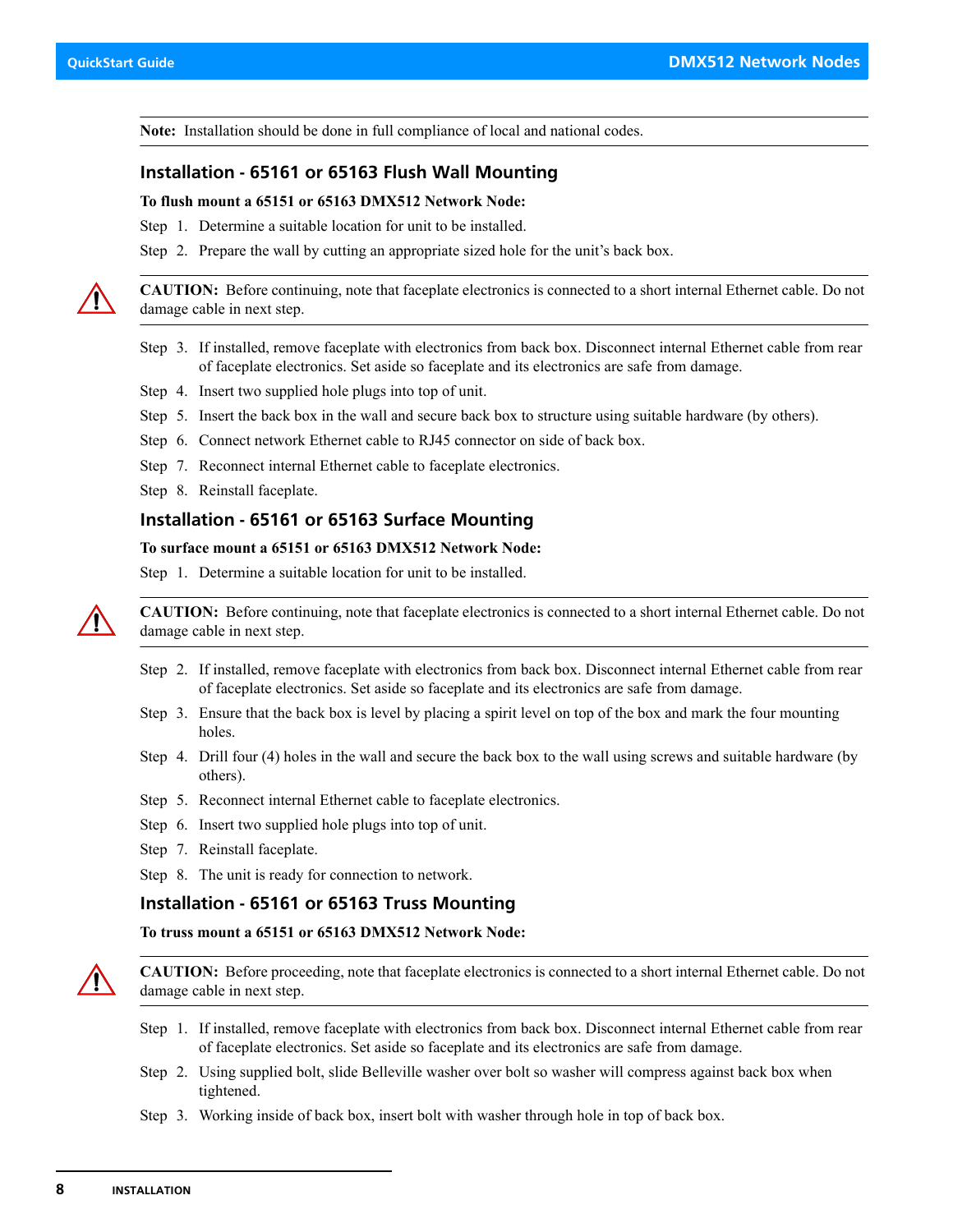Step 4. Thread bolt into truss hook. Tighten bolt.

Step 5. The unit is ready for connection to network.

## <span id="page-10-0"></span>**4. Mounting - 65158 or 65158-1 Models**

**To rack mount a 65168 DMX512 Network Node:**

**Note:** Before installing, you will need four (4) rack screws that fit your specific rack (by others), at least 1U of rack space available in the rack, and a place to connect the AC input cable. Do not connect to AC supply source at this time.

- Step 1. If rackmount ears are not attached, attach them to unit.
- Step 2. If unit has rubber feet installed, unscrew them from unit. Keep for future use.
- Step 3. Slide 65158 (or 65158-1) DMX512 Network Node into rack.
- Step 4. Make data connections for LAN1, LAN2, and DMX networks (as applicable).
- Step 5. Secure node into rack with four rack screws.
- Step 6. Connect unit to AC power source.

**Note:** For all rackmount models, the socket-outlet shall be installed near the equipment and shall be easily accessible. *WARNING: Double Pole/Neutral Fusing / AVERTISSEMENT: Double Pole / Fusing Neutre***.**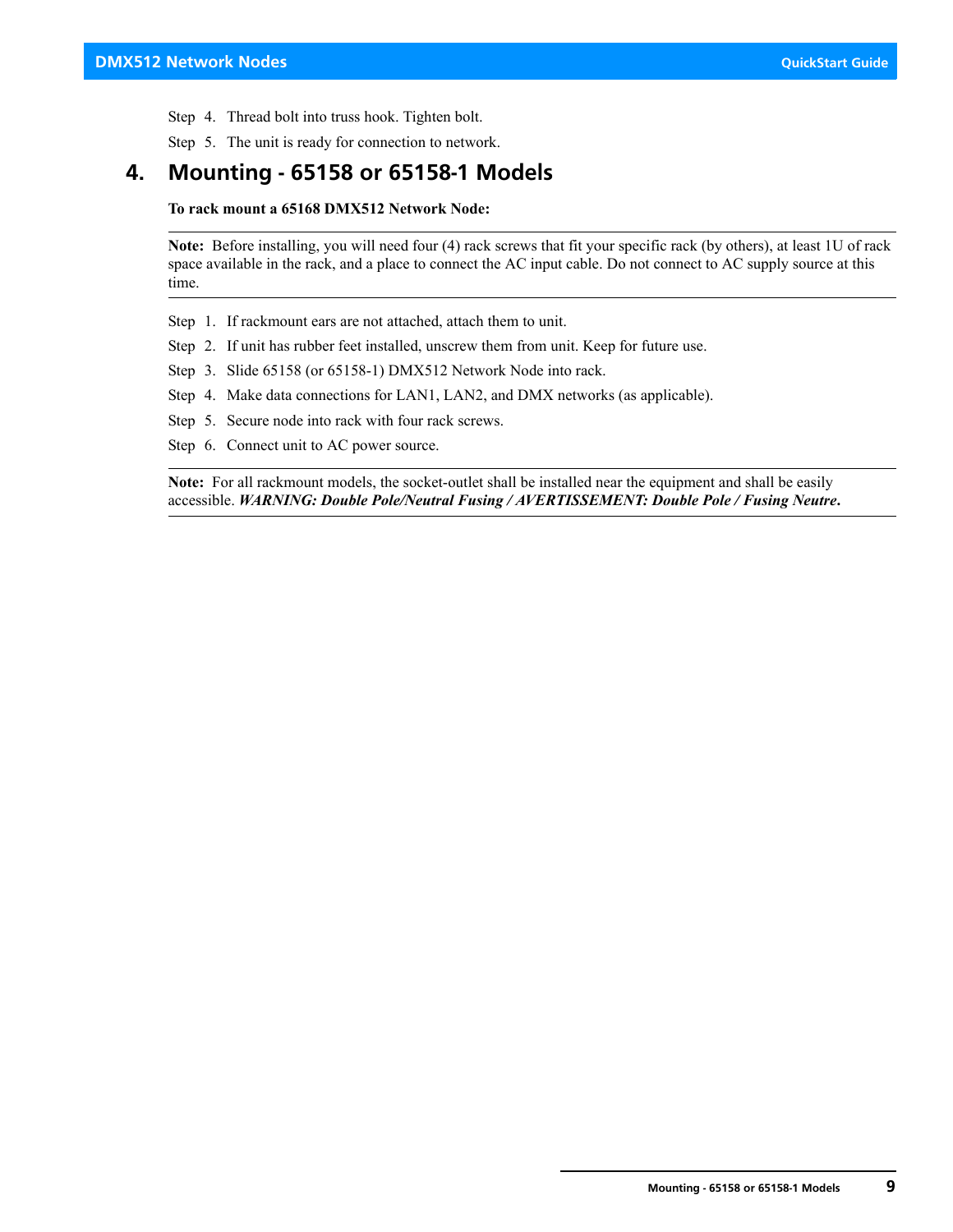# <span id="page-11-0"></span>**OPERATION**

## <span id="page-11-1"></span>**1. Overview**

The DMX512 Network Nodes described in this guide provides compact and cost effective networking solutions for lighting facilities of any size.

The DMX512 Network Node is available is three basic configurations. For available models, refer to ["About this](#page-4-1) [Manual" on page 3.](#page-4-1)

# <span id="page-11-2"></span>**2. Node Configuration**

## <span id="page-11-3"></span>**Pre-Configuring DMX512 Network Nodes**

DMX512 Network Nodes are configured at the factory with common default values. It is therefore necessary to change the network configuration for each node before it is installed onto the network. It is logical that the configuration of the DMX512 ports and the LCD setting should be done at the same time and each node labeled with its IP Address ready for installation in the appropriate back box, auxiliary rack or dimmer rack.

The network default configuration for DMX512 Network Nodes is as follows:

| Field               | Value       |
|---------------------|-------------|
| <b>IP Address</b>   | 2.X.X.X     |
| <b>IP Netmask</b>   | 255.0.0.0   |
| <b>DMX Universe</b> | Art-NET 0.0 |

**Note:** For configuration information, please download the current version of the Strand Net Software Operation Guide from the Strand Lighting web site at [www.strandlighting.com](http://www.strandlighting.com).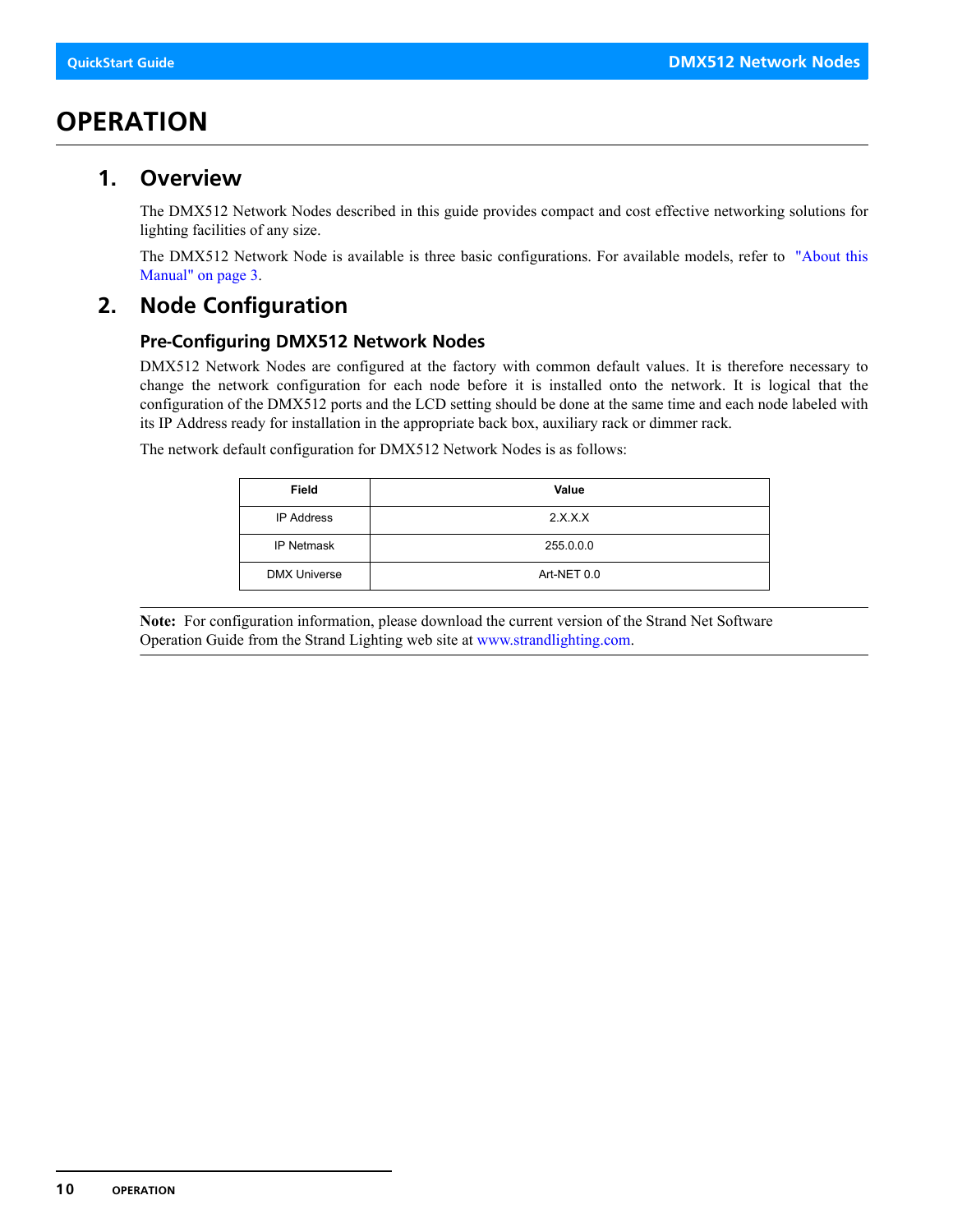# <span id="page-12-0"></span>**PRODUCT SPECIFICATIONS**

**Note:** Product specifications contained in this section are subject to change without prior notice. Refer to the product specification sheets on the Strand Lighting web site for current information.

## <span id="page-12-1"></span>**1. DMX512 Network Node - Single Port (catalog number 65161)**

| Input Power:    | Power Over Ethernet (PoE) supplied at Ethernet Port                              |
|-----------------|----------------------------------------------------------------------------------|
| Connections:    | DMX 5-Pin XLR Female Connector (bi-directional) - programmable DMX In or DMX out |
|                 | with RDM                                                                         |
|                 | RJ45 (Ethernet) connector at side of back box                                    |
| Communications: | DMX512A, RDM, ShowNet, Streaming ACN, Art-Net, Vision.Net                        |
| Compliance:     | cETLus, CE, C-Tick, FCC, RoHS, IEEE (Ethernet)                                   |
| Configuration:  | Via PhilipsStrandNet.exe application                                             |
| Weight:         | Node Only: 1.55 Lbs / 0.7 Kgs (with back box and rubber feet - no hook)          |
|                 | Truss Hook & Bolt: 0.95 Lbs / 0.45 Kgs                                           |

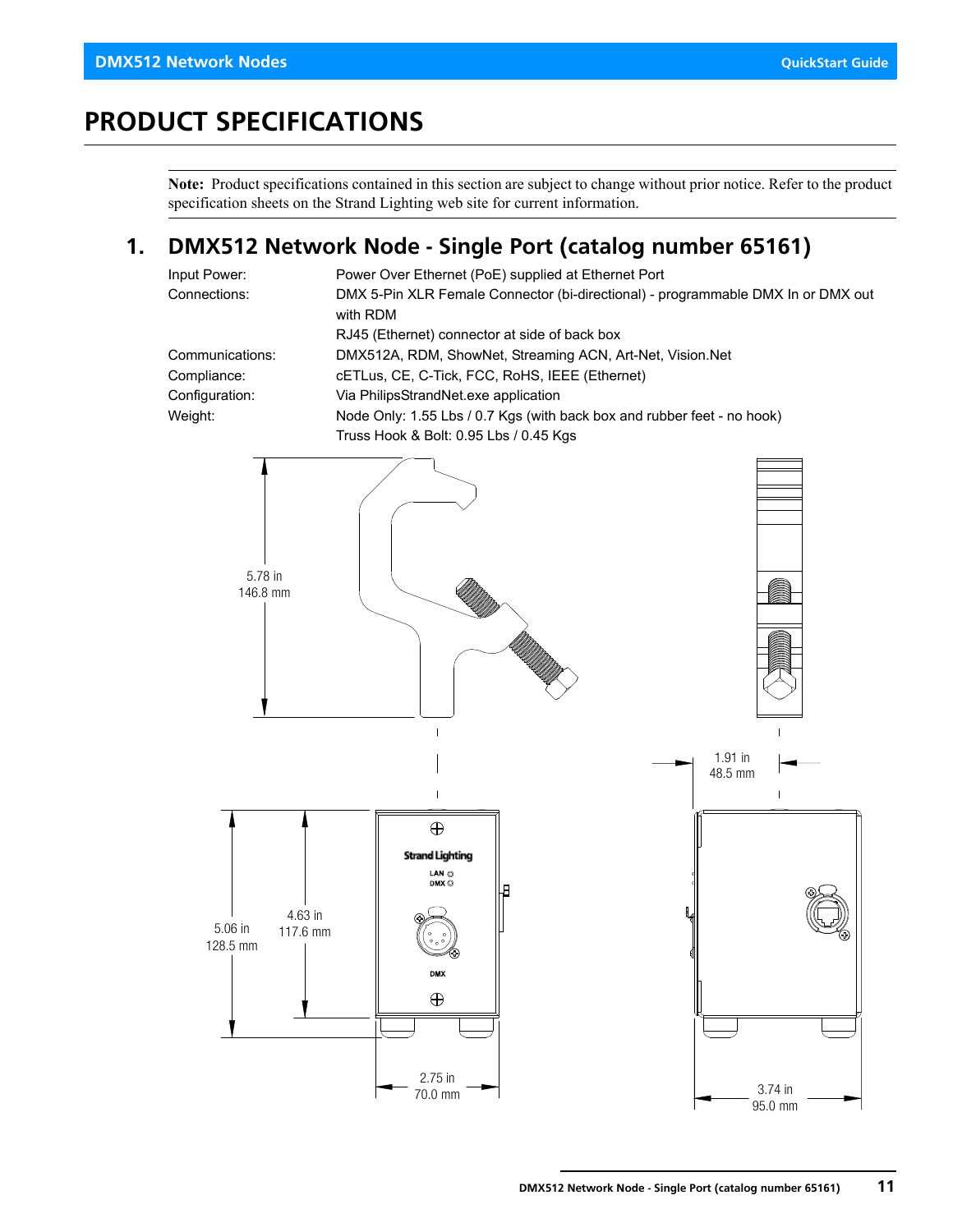## <span id="page-13-0"></span>**2. DMX512 Network Node - Three Port (catalog number 65163)**

Input Power: Power Over Ethernet (PoE) supplied at Rear Ethernet Port Only Connections: DMX 5-Pin XLR Female Connector (bi-directional) - programmable DMX In or DMX out with RDM RJ45 (Ethernet) connectors (x2 - one on front and one at side of back box) Communications: DMX512A, RDM, ShowNet, Streaming ACN, Art-Net, Vision.Net Compliance: cETLus, CE, C-Tick, FCC, RoHS, IEEE (Ethernet) Configuration: Via PhilipsStrandNet.exe application or LCD Display Menu Weight: Node Only: 1.90 Lbs / 0.86 Kgs (with back box and rubber feet - no hook) Truss Hook & Bolt: 0.95 Lbs / 0.45 Kgs

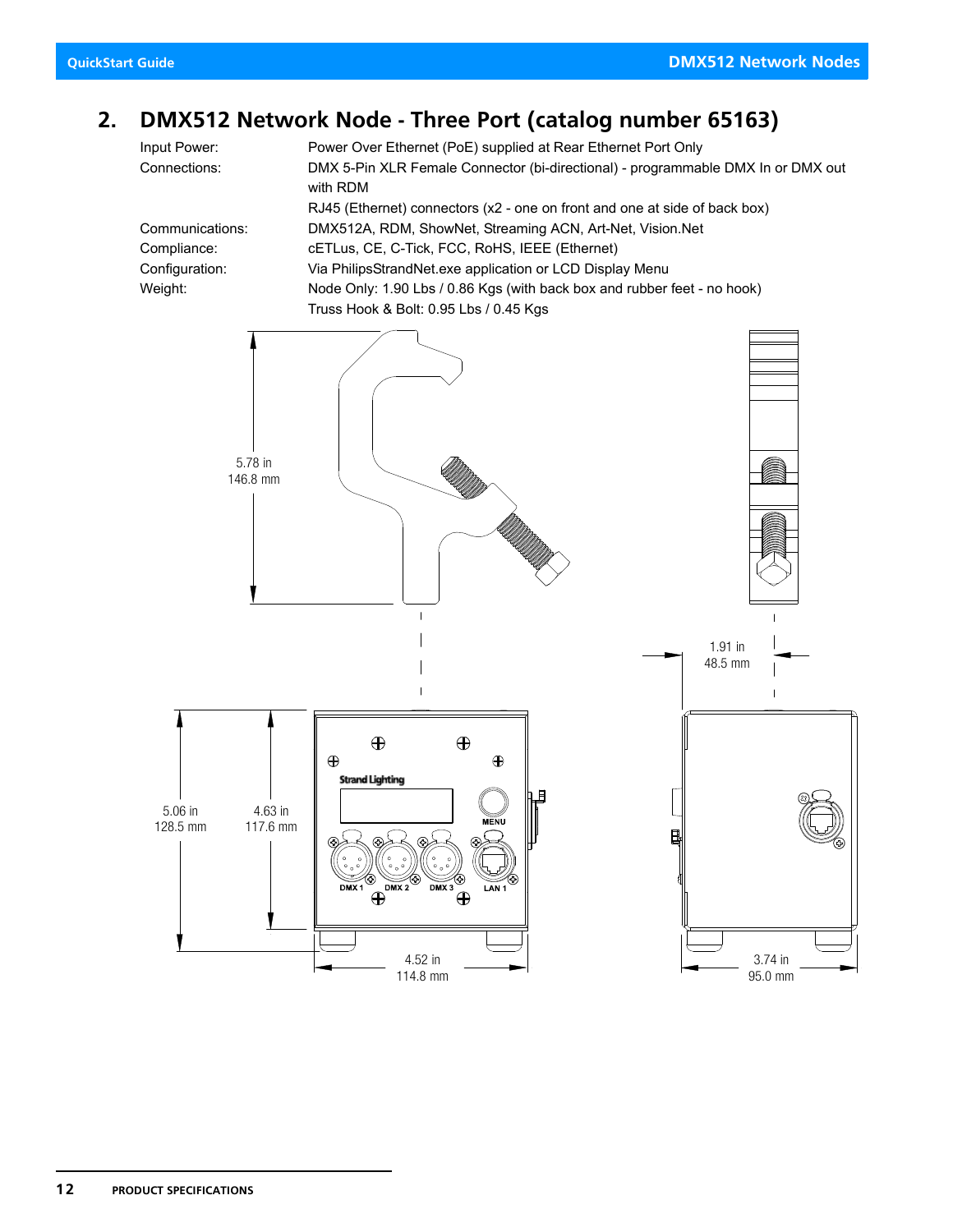# <span id="page-14-0"></span>**3. DMX512 Network Node - Eight Port (catalog number 65168)**

| Input Power:    | 100 - 250VAC, 50/60 Hz, 0.25A (max)                                        |
|-----------------|----------------------------------------------------------------------------|
| Connections:    | Eight DMX Phoenix Connectors (bi-directional) - programmable DMX In or DMX |
|                 | out with RDM                                                               |
|                 | Two RJ45 (Ethernet) connectors at rear of unit                             |
| Communications: | DMX512A, RDM, ShowNet, Streaming ACN, Art-Net, Vision.Net                  |
| Compliance:     | cETLus, CE, C-Tick, FCC, RoHS, IEEE (Ethernet)                             |
| Configuration:  | Via PhilipsStrandNet.exe application or LCD Display Menu                   |
| Weight:         | Node Only: 4.10 Lbs / 1.86 Kgs                                             |



# <span id="page-14-1"></span>**4. DMX512 Network Node - Eight Port (catalog number 65168-1)**

| Input Power:    | 100 - 250VAC, 50/60 Hz, 0.25A (max)                                                 |
|-----------------|-------------------------------------------------------------------------------------|
| Connections:    | Eight DMX 5-Pin XLR Female Connectors (bi-directional) - programmable DMX In or DMX |
|                 | out with RDM                                                                        |
|                 | Two RJ45 (Ethernet) connectors at rear of unit                                      |
| Communications: | DMX512A, RDM, ShowNet, Streaming ACN, Art-Net, Vision.Net                           |
| Compliance:     | cETLus, CE, C-Tick, FCC, RoHS, IEEE (Ethernet)                                      |
| Configuration:  | Via PhilipsStrandNet.exe application or LCD Display Menu                            |
| Weight:         | Node Only: 4.12 Lbs / 1.87 Kgs                                                      |